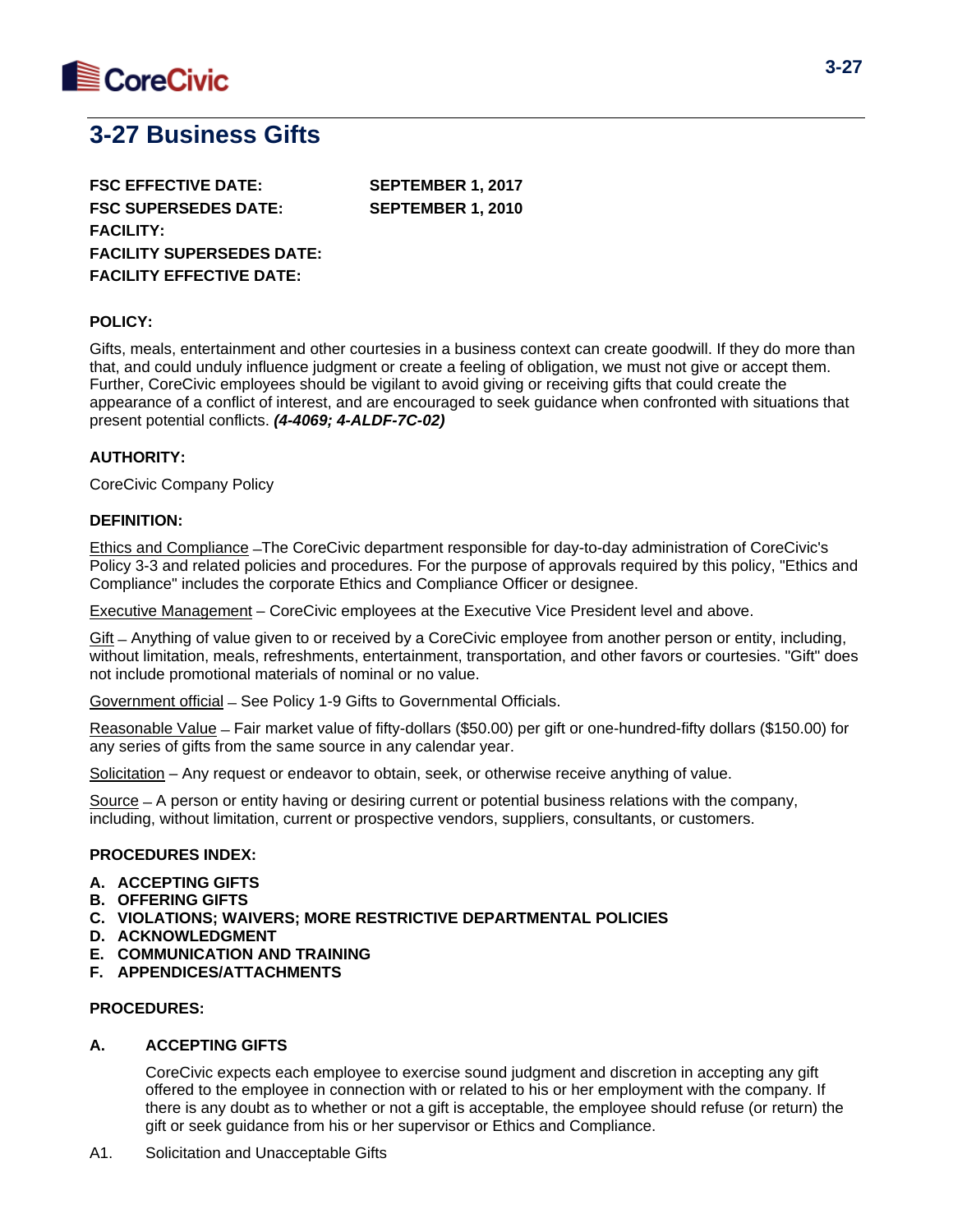- A1a. CoreCivic employees may not solicit a gift from a Source.
- A1b. CoreCivic employees may not accept the following gifts from a Source, even if they would otherwise be acceptable in section A.2:
- A1b1. A gift of money, stock or similar nature;
- A1b2. A gift that could be construed as a bribe, kickback, or other unlawful payment, or that is otherwise in violation of applicable law or regulation;
- A1b3. A gift that is intended, or would appear from the perspective of a reasonable person to be intended, to influence company action or result in favorable treatment;
- A1b4. A gift offered under circumstances that would create the appearance of a conflict of interest or improper payment or that could reasonably be expected to result in undue influence or create a feeling of obligation;
- A1b5. A discount or rebate not generally available to the public, to CoreCivic employees, or which otherwise violates this policy;
- A1b6. A loan other than a conventional loan at market rates; or
- A1b7. A gift that the employee is aware the Source is prohibited from providing under policies applicable to the Source.
- A2. Acceptable Gifts

CoreCivic employees may accept unsolicited gifts meeting the descriptions set forth below that are not prohibited elsewhere in this policy.

- A2a. Courtesies consistent with customary business practice such as meals, entertainment, local travel, or other courtesies so long as they meet each of the following requirements:
- A2a1. Occasional (i.e., infrequent in nature and not reflecting a pattern);
- A2a2. Of Reasonable Value;
- A2a3. Intended only to foster good business relations; and
- A2a4. In connection with a bona fide meeting or event where a Source representative is present.
- A2b. Advertising or promotional material (e.g., pens, hats, calendars) of Reasonable Value;
- A2c. Gifts based on obvious family or personal relationships when the circumstances make it clear that those relationships, rather than company business, are the motivating factors;
- A2d. Gifts of reasonable value related to commonly recognized events or occasions, such as a promotion, new job, wedding, retirement, or holiday; or
- A2e. Civic, charitable, or similar awards for recognition of service and accomplishment.
- A3. Gifts in Connection with Procurement Activity

Procurement employees and managers with approval authority may not accept any gift from a Source while a procurement process or decision, including a contract negotiation, is pending with respect to that Source.

A4. Federal Anti-Kickback Regulations

No employee may accept a gift from a supplier, directly or indirectly, for the purpose of improperly obtaining or rewarding favorable treatment in connection with procurement under a federal contract or grant.

A5. CoreCivic Functions / Employee Awards

Gifts may not be solicited from Sources for CoreCivic functions or employee awards. This prohibition does not apply to the annual Chairman's Golf Tournament, donations to bona fide charitable organizations, or any other event expressly approved pursuant to section C.2 below and by CoreCivic executive management. Further, the foregoing does not prohibit acceptance of services or items of value from sources in connection with CoreCivic functions or employee awards where fair market value or a negotiated price is paid for those services or items.

A6. Return or Donation of Gifts; Perishable Items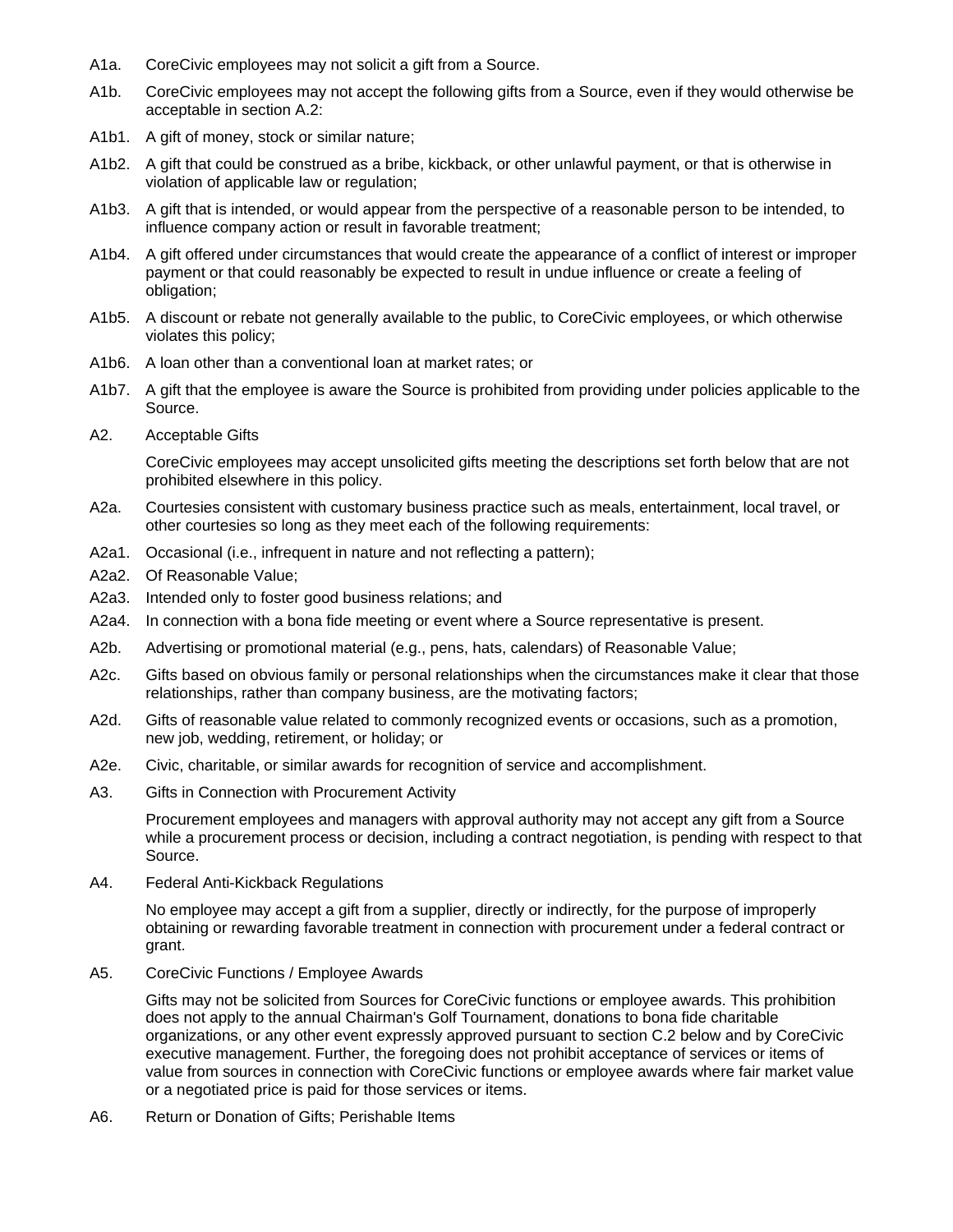- A6a. If a gift is received that is prohibited or otherwise questionable under the circumstances, it should be returned to the Source. Under certain circumstances, it may be appropriate to retain the gift but reimburse the source the fair market value of the gift.
- A6b. Perishable or non-returnable gifts may be disposed of or donated to charity in the Source's name.
- A6c. An employee who disposes of a gift in accordance with items a. and b. above should notify his or her supervisor in writing with a description of the gift was disposed.

## **B. OFFERING GIFTS**

### B1. Non-Governmental Sources

Nothing of value may be given to corruptly or unlawfully induce any person to obtain or retain business or obtain an improper business advantage. Subject to the foregoing, CoreCivic employees may offer a gift to a non-governmental source that the CoreCivic employee could accept pursuant to Section A.2 above, unless the CoreCivic employee is aware the Source is prohibited from accepting the gift under policies applicable to the Source, or if the gift is covered by Policy 1-9 Gifts to Government Officials or subject to another CoreCivic policy.

## B2. Governmental Official

This policy covers giving and accepting gifts to non-governmental sources. See Policy 1-9 Gifts to Government Officials, for guidance on providing gifts to government officials.

## **C. Violations; Waivers; More Restrictive Departmental Policies**

- C1. Violations of this policy may result in disciplinary action, up to and including termination of employment.
- C2. Waivers of this policy may be granted if consistent with the underlying goals of this policy and do not conflict with other considerations in CoreCivic Policy 3-3. Waivers must be granted by the applicable department Vice President level or above, and must be made in consultation with Ethics and Compliance. A waiver granted under this policy is for an isolated occurrence and does not constitute a waiver of CoreCivic Policy 3-3 or any other policy.
- C3. More restrictive departmental or facility policies may be adopted in consultation with the Ethics and Compliance.

# **D. ACKNOWLEDGMENT**

- D1. Each CoreCivic employee will be provided a copy of this policy to read, and each employee is required to acknowledge receipt by signing 3-27A, Business Gifts Acknowledgment form upon initiation of employment and any subsequent policy changes thereafter.
- D2. The Human Resource representative or designee will be responsible for maintaining the 3-27A in accordance with CoreCivic Policy 3-9, Employee Records.

# **E. COMMUNICATIONS AND TRAINING**

Communications and training regarding this policy will be provided as determined by Ethics and Compliance. CoreCivic managers are also encouraged to discuss this policy with their subordinates when circumstances, such as holiday seasons or other gift-giving scenarios, present an appropriate time for discussion.

### **REVIEW:**

This policy will be reviewed by Ethics and Compliance and the President/CEO on an annual basis or more frequently as needed.

# **APPLICABILITY:**

All CoreCivic Facilities

# **APPENDICES:**

3-27A Business Gifts Acknowledgment Form

# **ATTACHMENTS:**